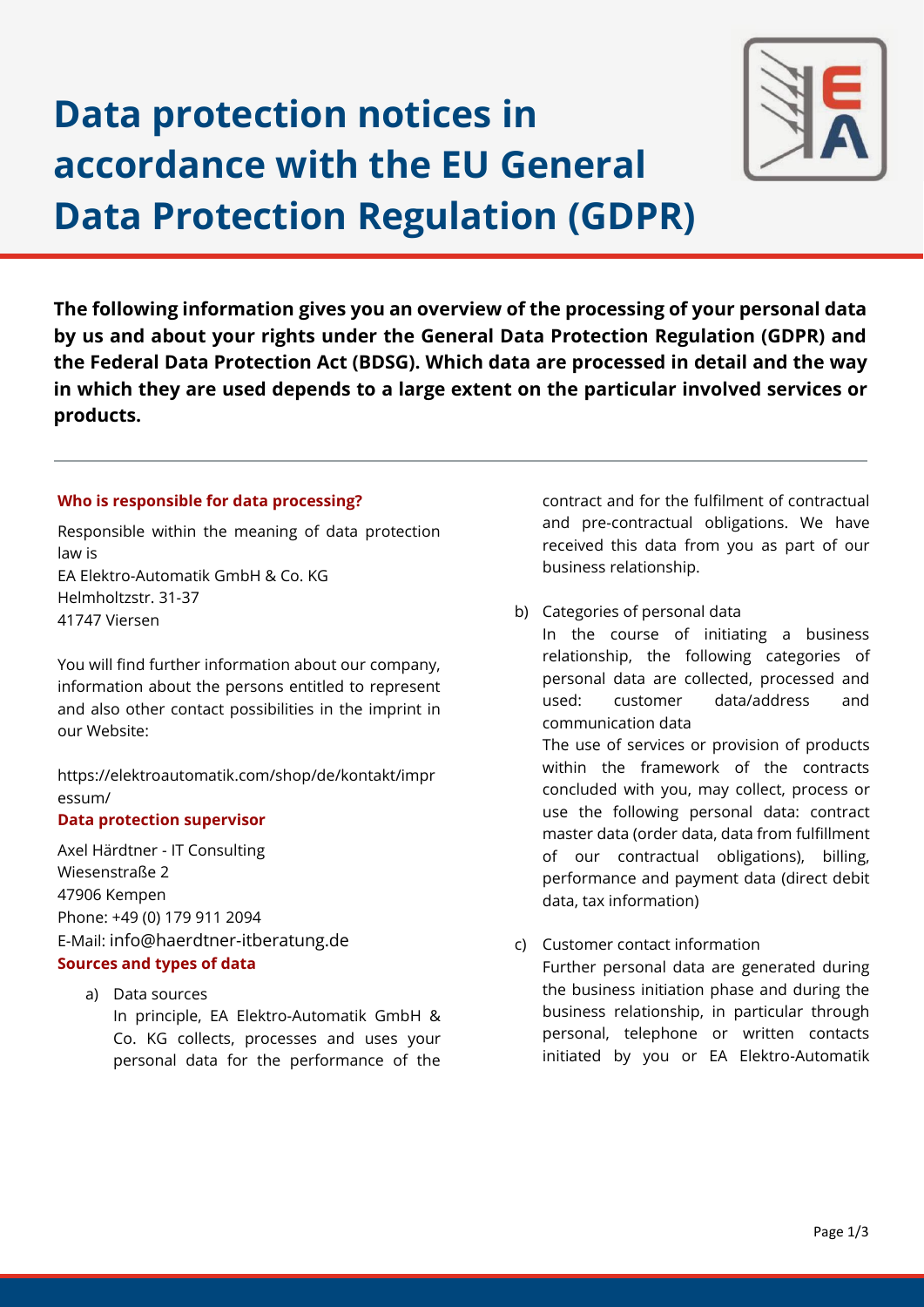

GmbH & Co. KG. This includes, for example, information about the contact channel, date, occasion and result as well as (electronic) copies of correspondence.

#### **Purpose and legal basis of processing**

We process the personal data referred to in 3. in accordance with the provisions of the EU General Data Protection Regulation (GDPR) and the Federal Data Protection Act (BDSG):

- a) for the fulfilment of contractual obligations (Art. 6 sec. 1 lit. b GDPR) The processing of personal data is carried out for the establishment, implementation and termination of a contract for the provision of services, the provision of products and the implementation of pre-contractual measures.
- b) due to legal requirements (Art. 6 sec. 1 lit. c GDPR)

We are subject to legal obligations (e.g. Tax Act or Money Laundering Act) which require that your personal data be processed within this framework.

c) based on your consent (Art. 6 sec. 1 lit. a GDPR)

If you have given us consent to the processing of your personal data, consent is the basis of the processing (e.g. when using our contact forms on our website). You can revoke your consent at any time, which means that the processing will not take effect in the future. Processing already carried out remains unaffected by your revocation.

- d) within the framework of a balance of interests (Art. 6 sec. 1 lit. f GDPR) If necessary, we also process personal data beyond the actual performance of the contract in order to safeguard legitimate interests of ours or third parties. This could be for the following processing:
- Enforcement of legal claims and defence in legal disputes
- Ensuring IT security and operations
- Prevention of criminal offences
- Video surveillance of our specially marked premises
- Measures for business management and further development of services
- Advertising, unless you have objected to the use of your data

#### **Who accesses your data**

Only persons authorised to process the specific purpose have access to this data. In addition, it is possible that your data will be processed by processors we use (in accordance with Art. 28 GDPR). This results in the following recipients, who may receive personal data:

- Public authorities in the event of a legal or official obligation
- Processors to whom we transmit personal data for the continuity of the business relationship with you (e.g. Internet provider / datev / web designer / IT service provider / etc.)

### **If your data is transmitted to third countries**

Data transfer to countries outside the EU or the EEA (so-called third countries) only takes place if this is necessary for the performance of the service, is required by law (e.g. tax reporting obligations), for which you have given us consent, or as part of order processing.

#### **How long will your data be stored**

The data will be deleted as soon as they are no longer necessary for the purpose of their processing and no longer conflict with legal retention periods.

Since we are subject to various retention and documentation obligations arising from the German Commercial Code (HGB) and the Tax Code (AO), the retention obligation can be up to 10 years. The start of the term is defined by Section 147 (4) AO.

#### **Your privacy rights**

You have the right to information (Art. 15 GDPR), the right to rectification (Art. 16 GDPR), the right to erasure (Art. 17 GDPR), the right to restrict processing

Page 2/3

#### **Contact**

EA Elektro-Automatik GmbH & Co. KG Helmholtzstraße 31-37 41747 Viersen T.: +49 (0) 2162 / 378 50 elau1974@elektroautomatik.com

#### **ABOUT EA ELEKTRO-AUTOMATIK:**

EA Elektro-Automatik GmbH & Co. KG is Germany's leading manufacturer of laboratory power supply, high-performance power supplies and electronic loads. The company researches, develops and produces at 10,000 m<sup>2</sup> at the main site in Viersen and has further production in China.